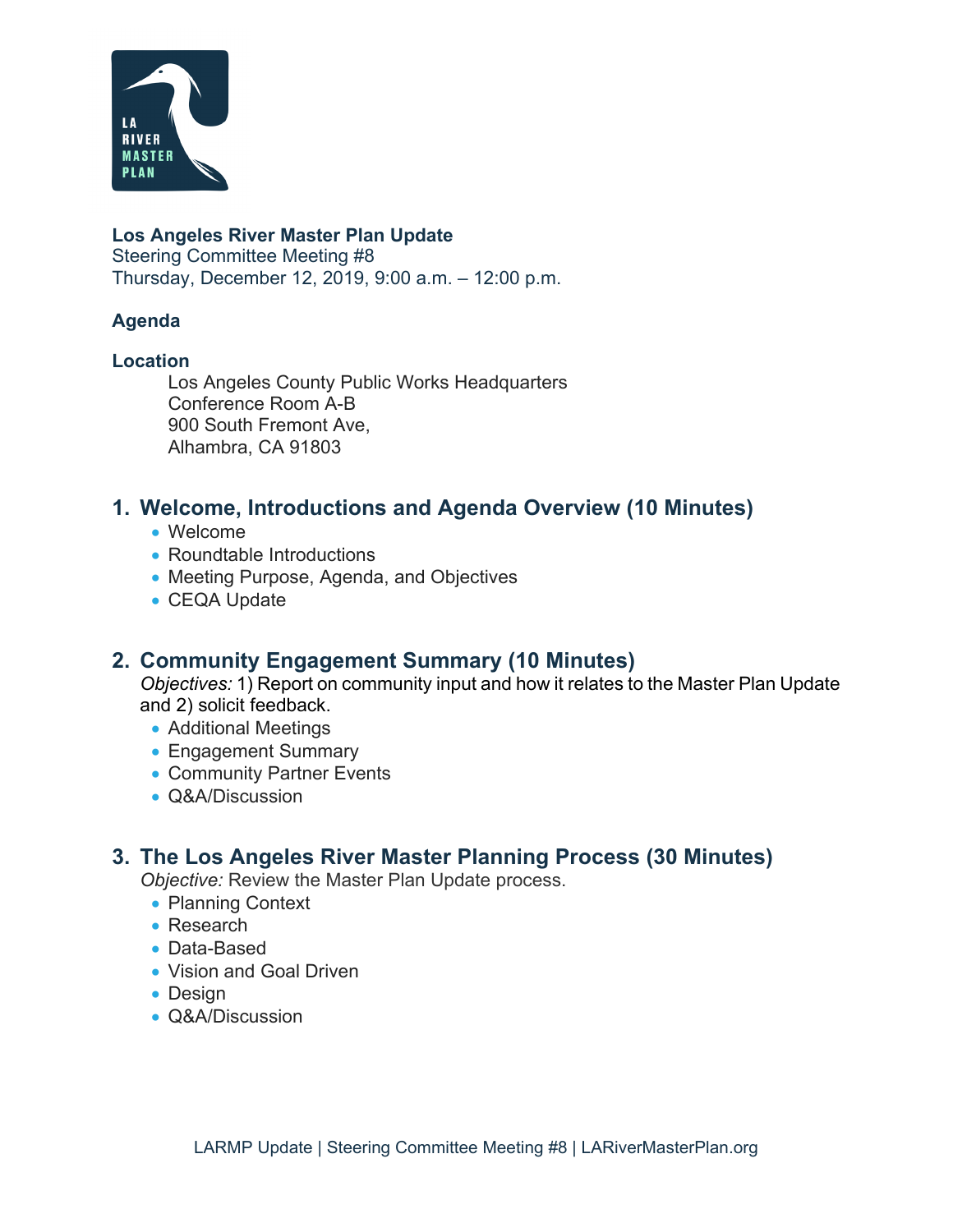

## **4. What's in the Plan (20 Minutes)**

*Objective:* Review what is in the Master Plan.

- Table of Contents
- Example Spreads
- Review Process
- Q&A/Discussion

## **5. Resiliency and Adaptation (30 Minutes)**

*Objective:* Discuss strategies for resiliency and adaptation in the Los Angeles River Master Plan.

- Goals
- Short, Medium, and Long-Term Strategies
- Q&A/Discussion

## **6. Environmental Graphics (25 Minutes)**

*Objectives:* 1) Present the wayfinding analysis and technical requirements for the environmental graphics update and 2) solicit feedback on proposed environmental graphics.

- Design Guidelines Overall Approach
- Coordination with Other Entities
- Wayfinding Analysis and Precedents
- Technical Requirements
- Logo, Font, and Symbology
- Environmental Graphics Family
- Q&A/Discussion

# **7. Public Comment (15 minutes)**

- Verbal Comments
	- Speakers to be called in order of speaker cards submittal, with caveat that all are welcome and encouraged to provide input, with or without filling out a card
	- Up to 15 minutes total for the Public Comment item
	- Total time per person will depend on number of speaker cards received
- Comment Cards
- Email Comments Anytime to LARiver@dpw.lacounty.gov